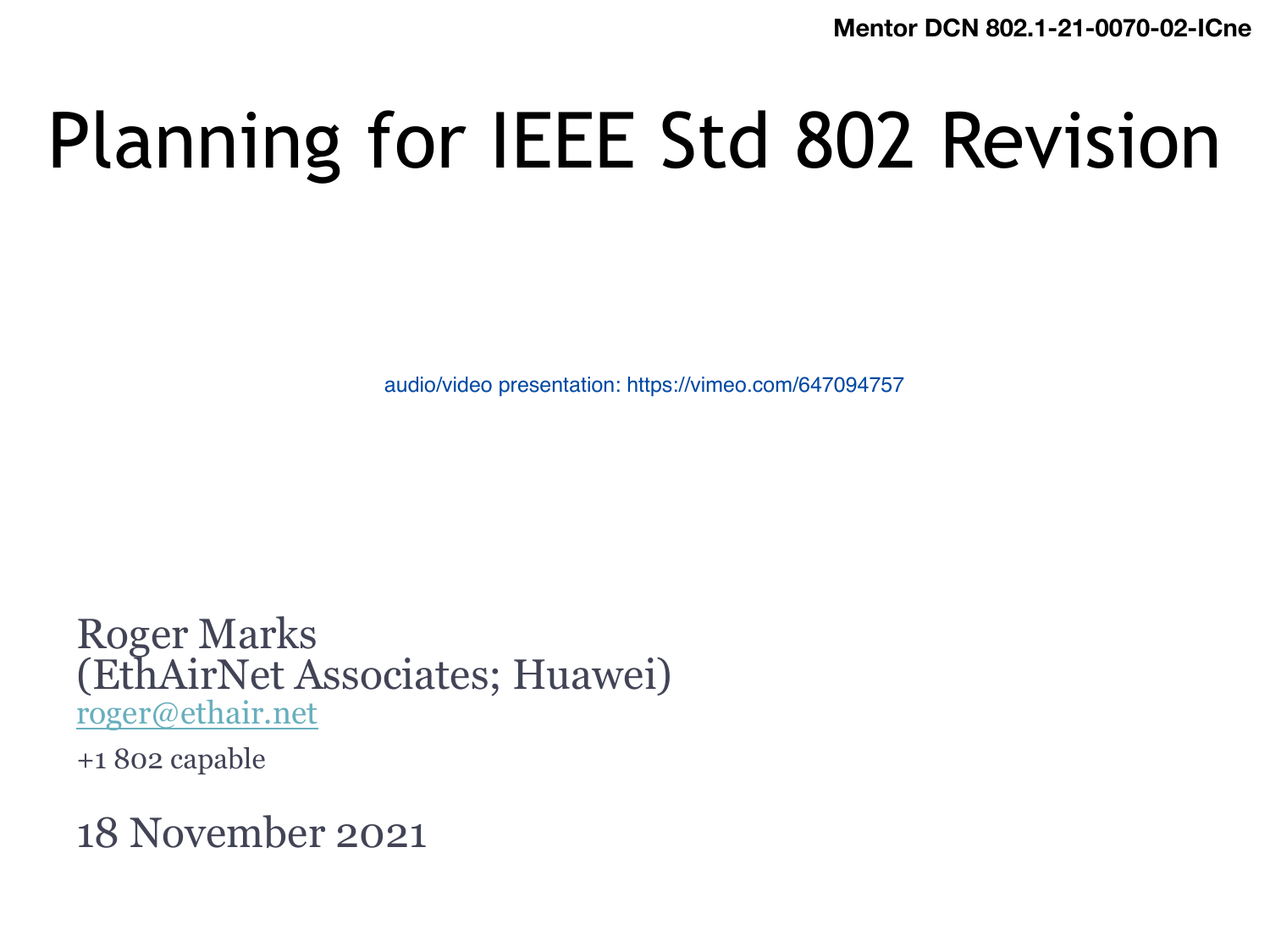## IEEE 802.1 WG Motion, 2021-11-16

- *802.1 authorizes Nendica to generate a PAR and, if appropriate, CSD for pre-circulation to the March IEEE 802 Plenary Session for a revision to IEEE Std 802, taking into account information from the 802.1 Technical Plenary*
	- Proposed: Ludwig Winkel
	- Seconded: Dieter Pröll
	- $\bullet$  WG vote (y/n/a): 41/1/8
	- Approved by IEEE 802.1 WG, 2021-11-16

#### • Notes:

▫ Development of the standard, following PAR approval, would be in an 802.1 Task Group (e.g., Maintenance TG)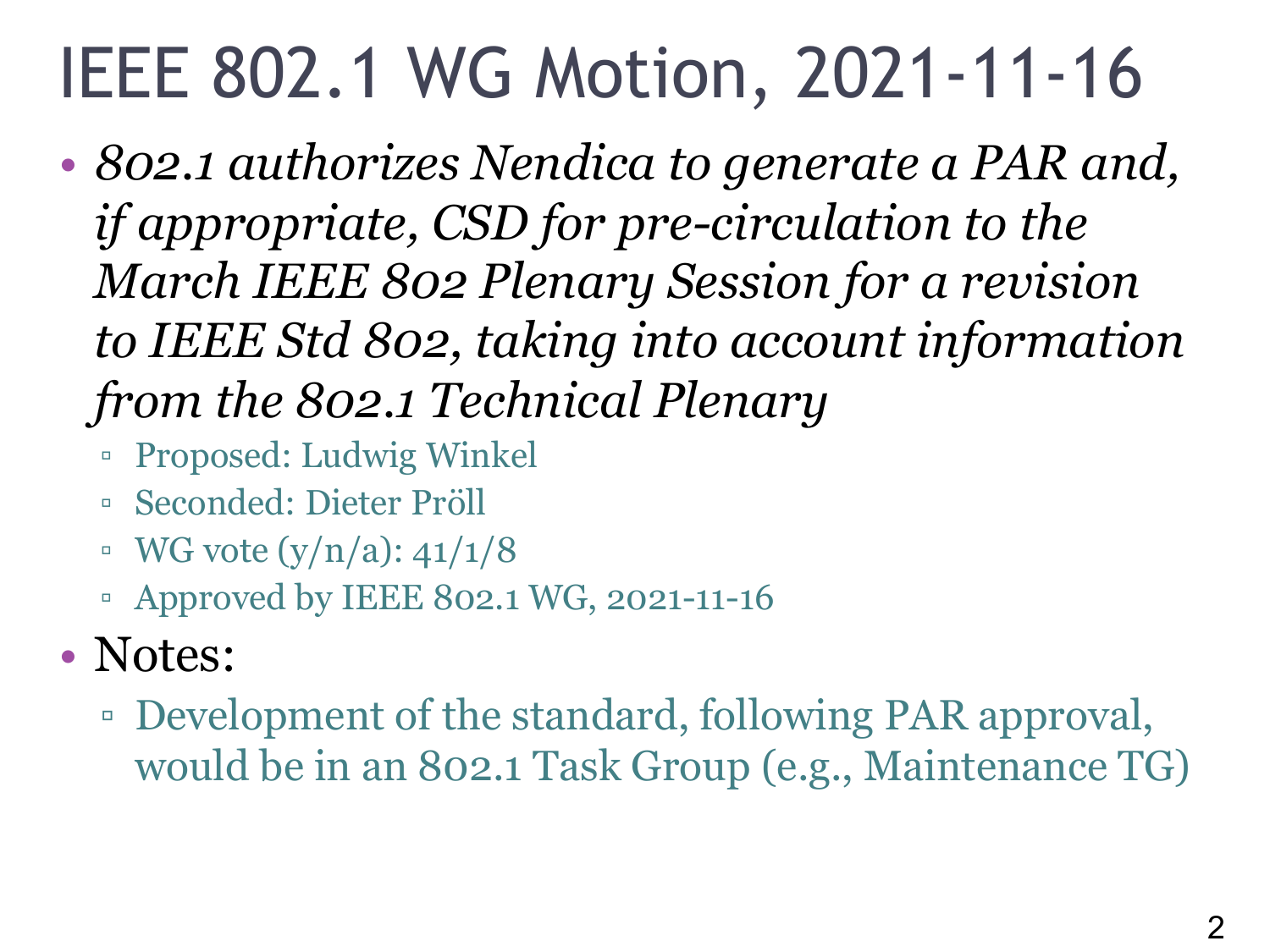### Schedule

- Schedule, to get a PAR activated in March 2022
	- SASB vote: March 24
	- NesCom vote: March 23
	- EC vote: March 18
	- 802 submittal deadline: Feb 11 (30 days before Plenary Session)
		- if 802 Plenary runs per current schedule
		- CSD and other report (if submitted) due to 802 with PAR
	- NesCom submittal deadline: Feb 11
- Need a draft PAR by Feb 11 for submittal to both 802 and NesCom
	- 85 days from November 16
	- 12 weeks
		- with many holidays and January interims to work around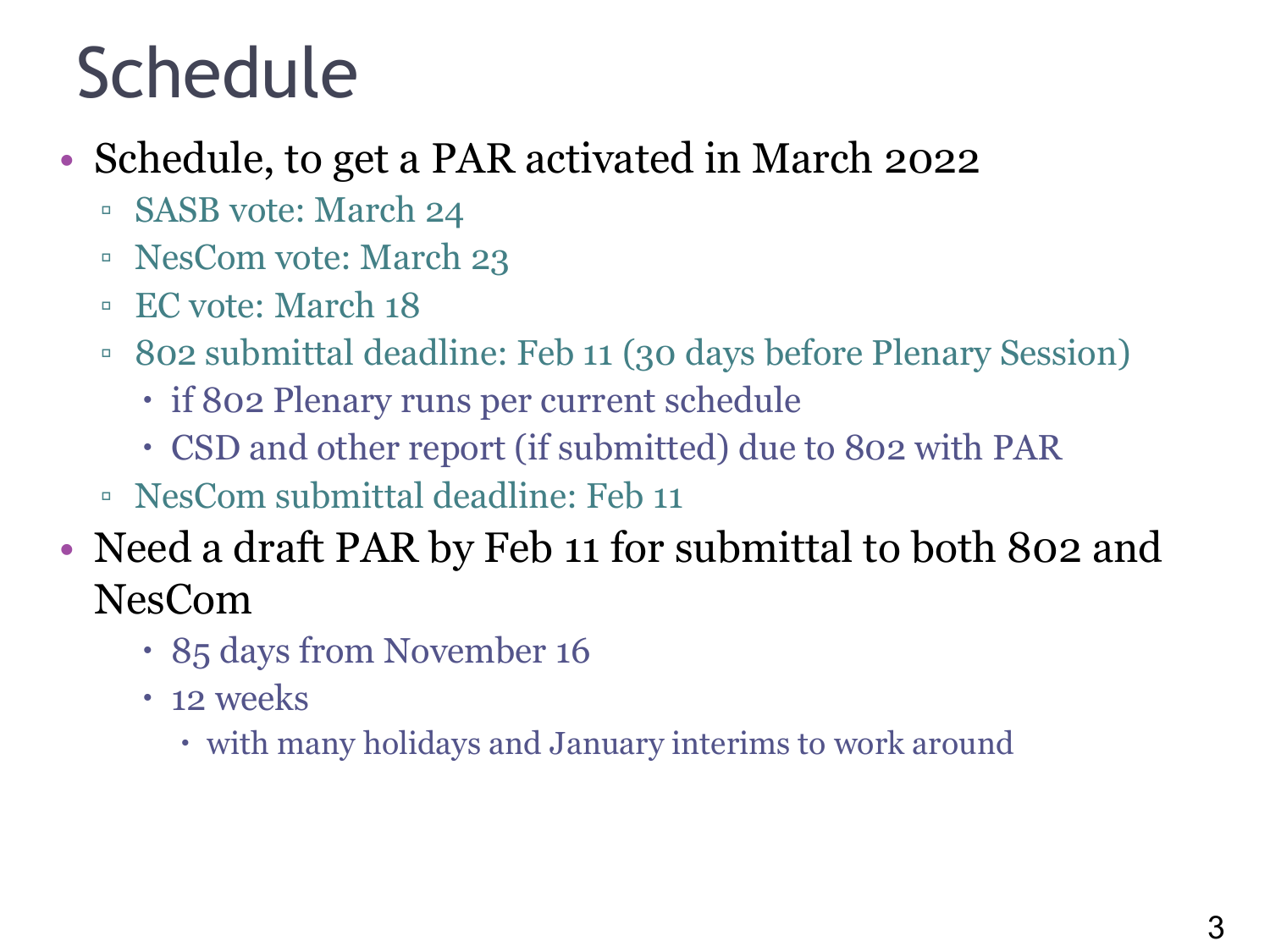# CSD Applicability

- Is a CSD [Criteria for Standards Development statement] needed?
	- "*PARs that which introduce no new functionality are exempt from the requirement to provide a CSD statement. Examples of such PARs are: … PARs to consolidate documents*."
	- Significant gaps in IEEE Std 802 have been suggested.
	- Recent precedent: P802.15.3ma (under review this month) is a revision project that included a CSD.
	- If the intent is to add functionality, a CSD should be submitted.
- Is a report needed?
	- Nendica motion (2021-07-22): *For Nendica to initiate a Study Item on Evolved Link Layer Architecture (ELLA), with the goal of producing, by the November 802 Plenary, an informal report documenting:*
		- *Summary of aspects missing from current IEEE 802 Architecture documentation*
		- *Potential benefits enabled by additional architectural details*
		- *Impact of new and evolving technologies on architecture*
		- *Architectural optimization in specific network environments*
		- *Possible standardization recommendation*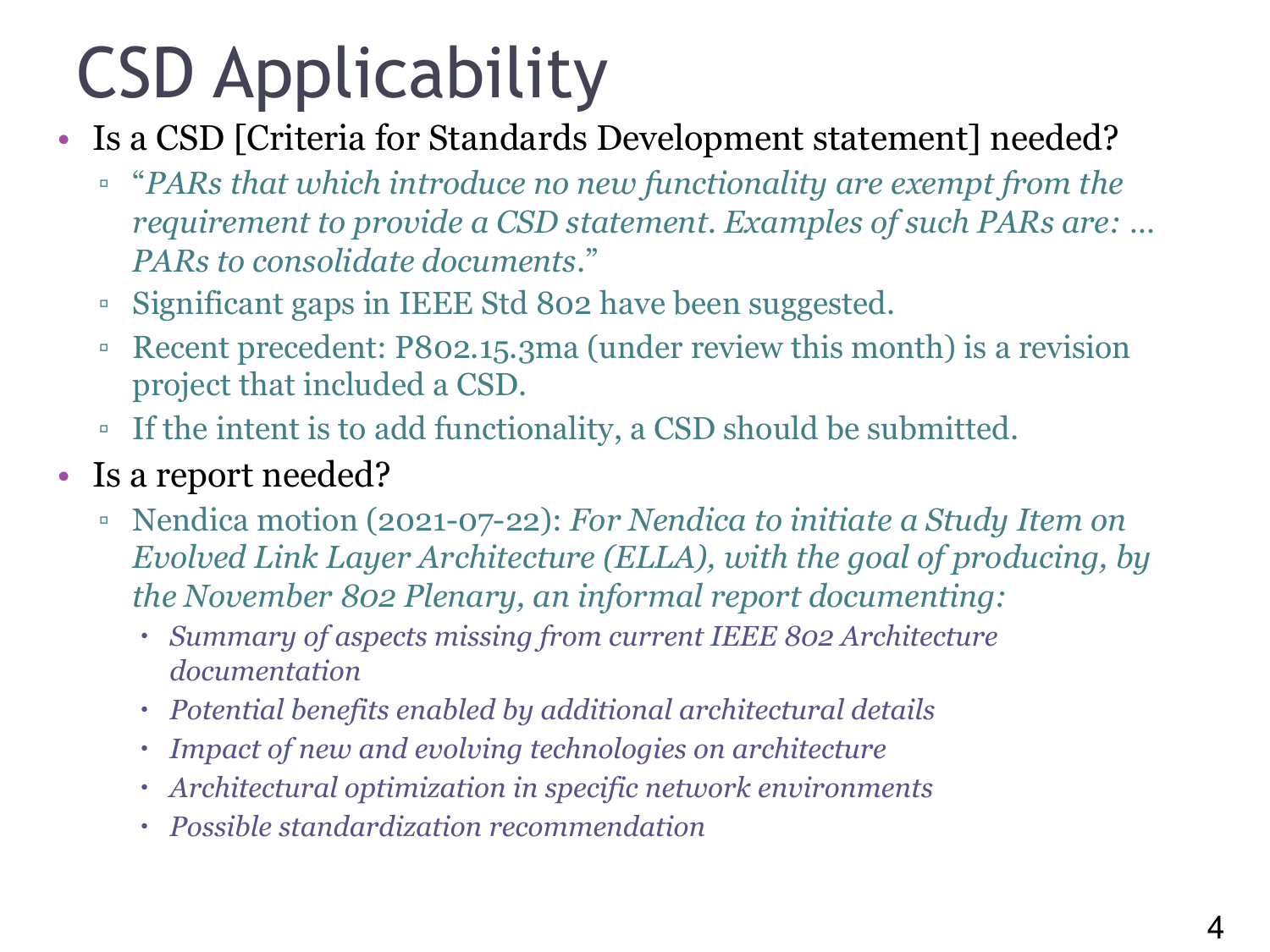# IEEE 802 Restructuring ad hoc

- IEEE 802 Restructuring ad hoc opened a Technical Coherence sub-ad hoc, which met 3 times in June/Ju discussed ELLA, and agreed unanimously:
	- *A project to revise IEEE Std 802 should be initiated.*
	- <sup>□</sup> The project should be charged with ambitious but document *goals.*
	- *The goals should be specified in a consensus report to accompany the PAR.*
	- The report and PAR could be generated by a focused pre-PA *activity, conducted in, for example, a Study Group or an Industry and*  $\eta$ *Connections Activity such as Nendica.*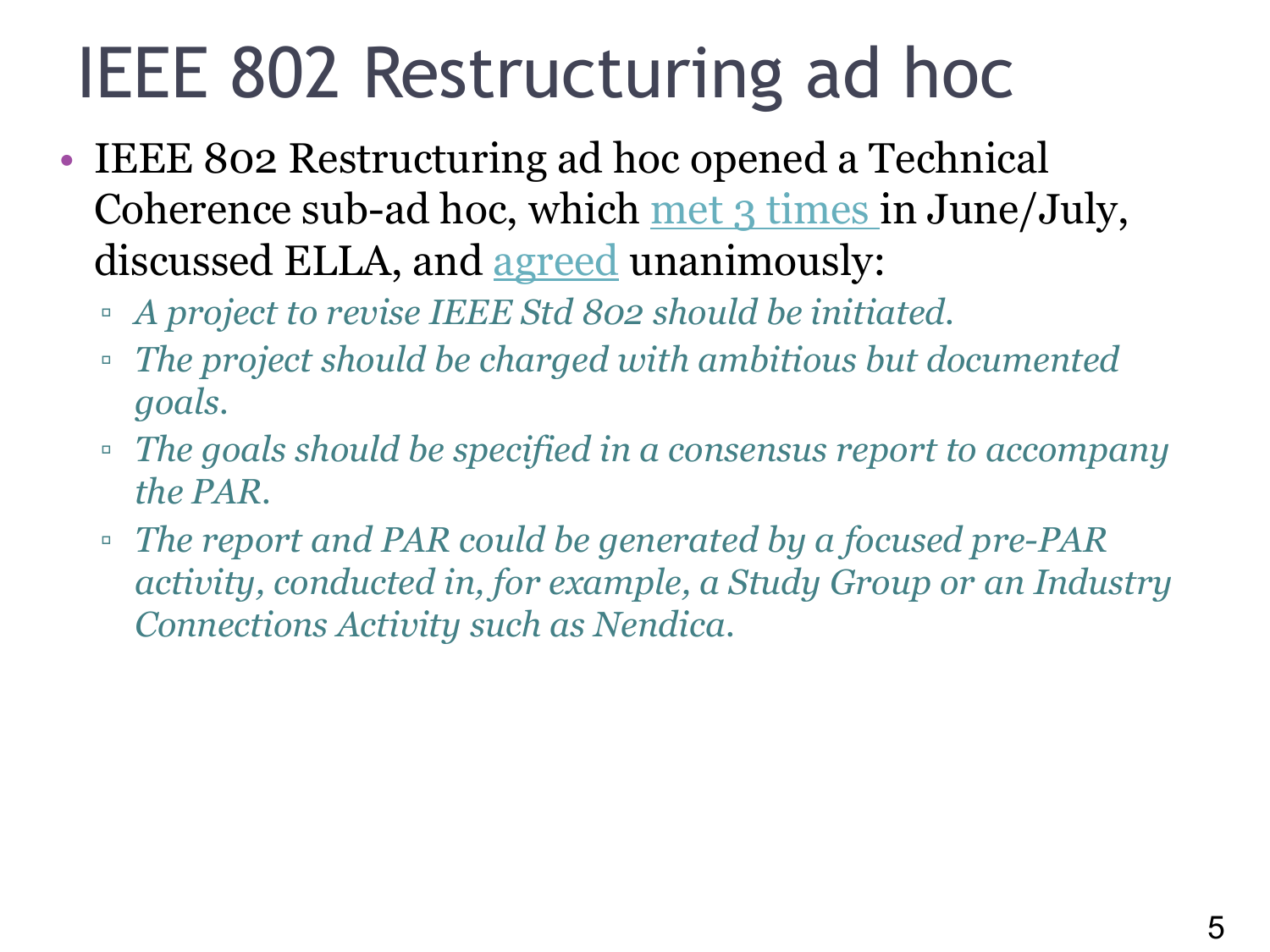### IEEE Std 802: Overview and Architecture

- Maintained by 802.1 WG
- Originally IEEE Std 802-1990
	- Note: IEEE 802 was initiated ten years earlier.
	- originally known as IEEE Std 802.1A
- Revision IEEE Std 802-2001
- Revision IEEE Std 802-2014
- Amendments
	- IEEE Std 802d-2017: Allocation of Uniform Resource Name (URN) Values in IEEE 802 Standards
	- IEEE Std 802c-2017: Local Medium Access Control (MAC) Address Usage
	- P802f: Amendment: YANG Data Model for EtherTypes (WG ballot)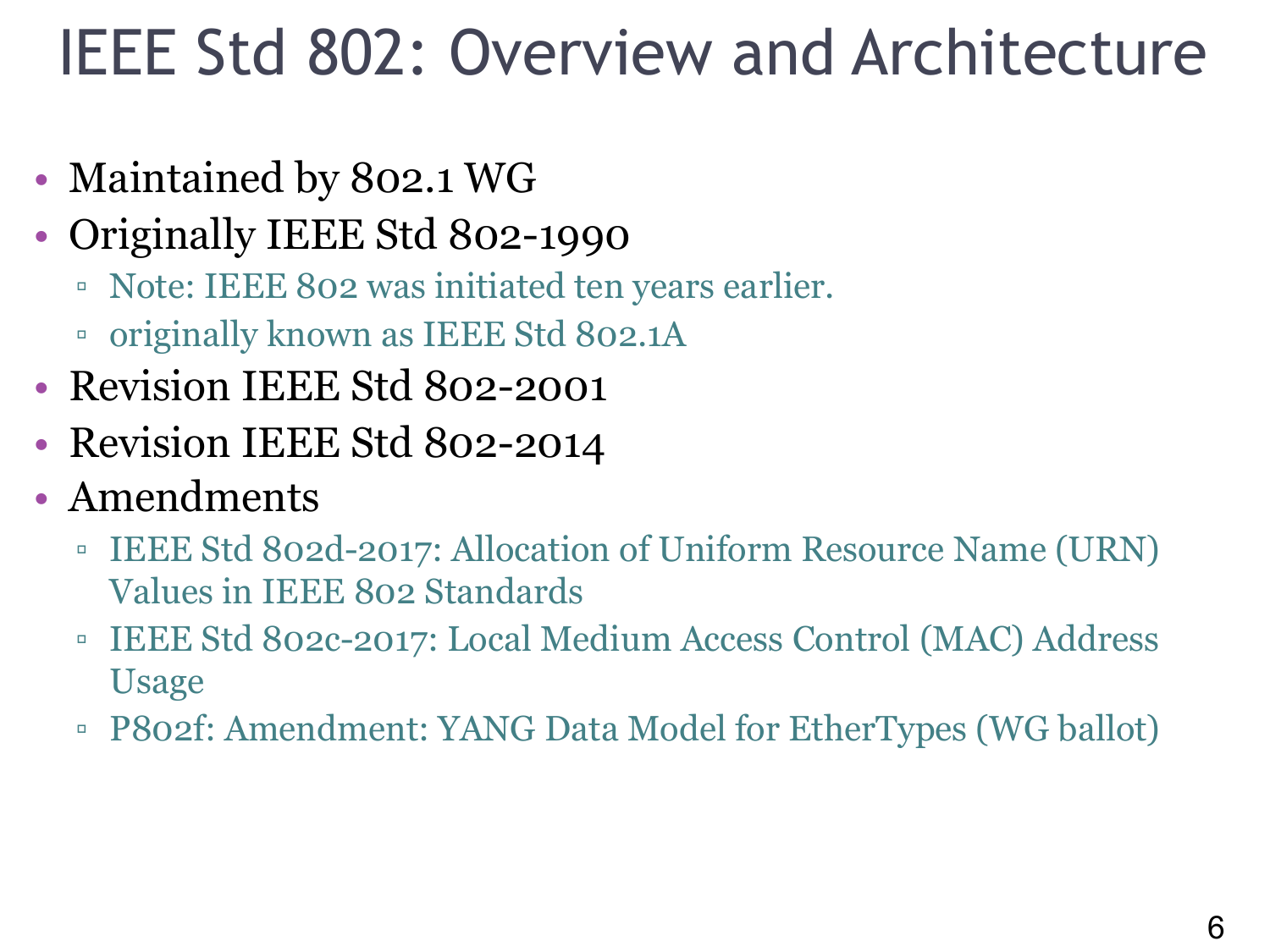### Procedural issues mandate a revision, now

#### • Reason:

▫ No new amendments beyond three, per SA Standards Board

#### • Bigger Reason:

- *an IEEE standard may remain continuously active only if a revision process for that standard is completed and approved within 10 years from the date that the standard was approved or last revised*
- *If the revision project has not been completed and approved by Year 10, the approved standard will be transferred to inactive-reserved status.*
- Need to complete a revision within 3 years.
	- Pressure to open a PAR ASAP (March 2022)
- Do we need more than a maintenance roll-up?
	- Many discussions indicate that we do.
	- To be decided within Nendica.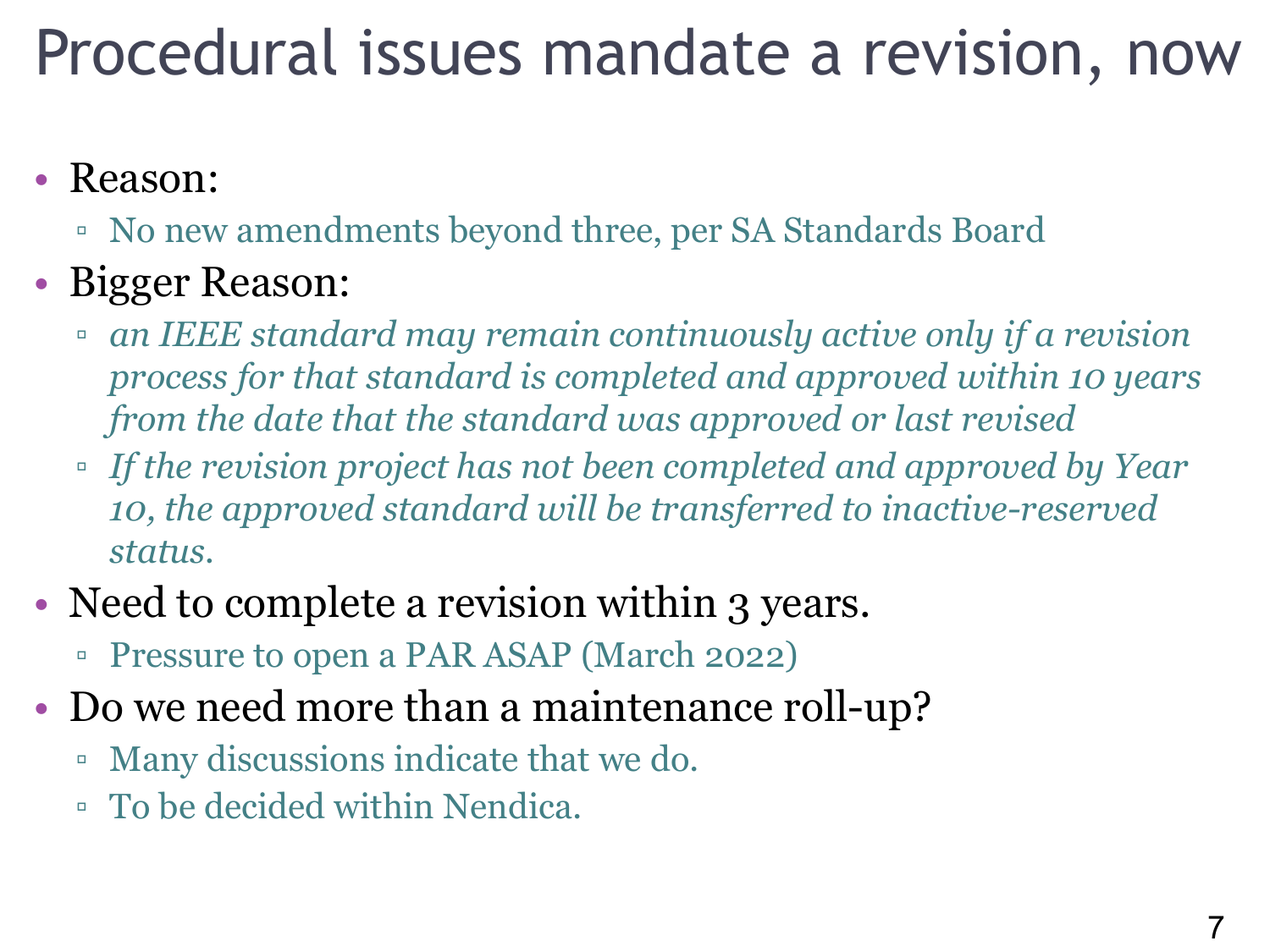# 802.1 WG Technical Plenary

- 802.1 Chair announced Technical Plenary series
	- starting Dec 2, 16:00 18:00 ET
- This series of meetings would:
	- Provide wider awareness for the need to revise IEEE Std 802
	- Provide an opportunity to discuss the content notably should it be the same or should it add more architecture
	- Provide examples of the current 802 architecture (i.e., spread around in 802, .1Q, .1AC, .3, .11, .15.x, …)
	- Identify gaps in the current architecture
- In addition, this would provide the opportunity to discuss technical points across all WGs, for example:
	- MAC service interface (and its support of 802 MAC/PHYs)
	- 48 and 64 bit bridging
	- Protocol IDs and their encoding Length/Type and LLC
- Attendance is open to all 802 WG participants. WG chairs are invited to identify at least one voting member to attend.
- Topics for discussion can be proposed to the 802.1 WG chair. The agenda and topics for this meeting will be posted 14 days in advance.